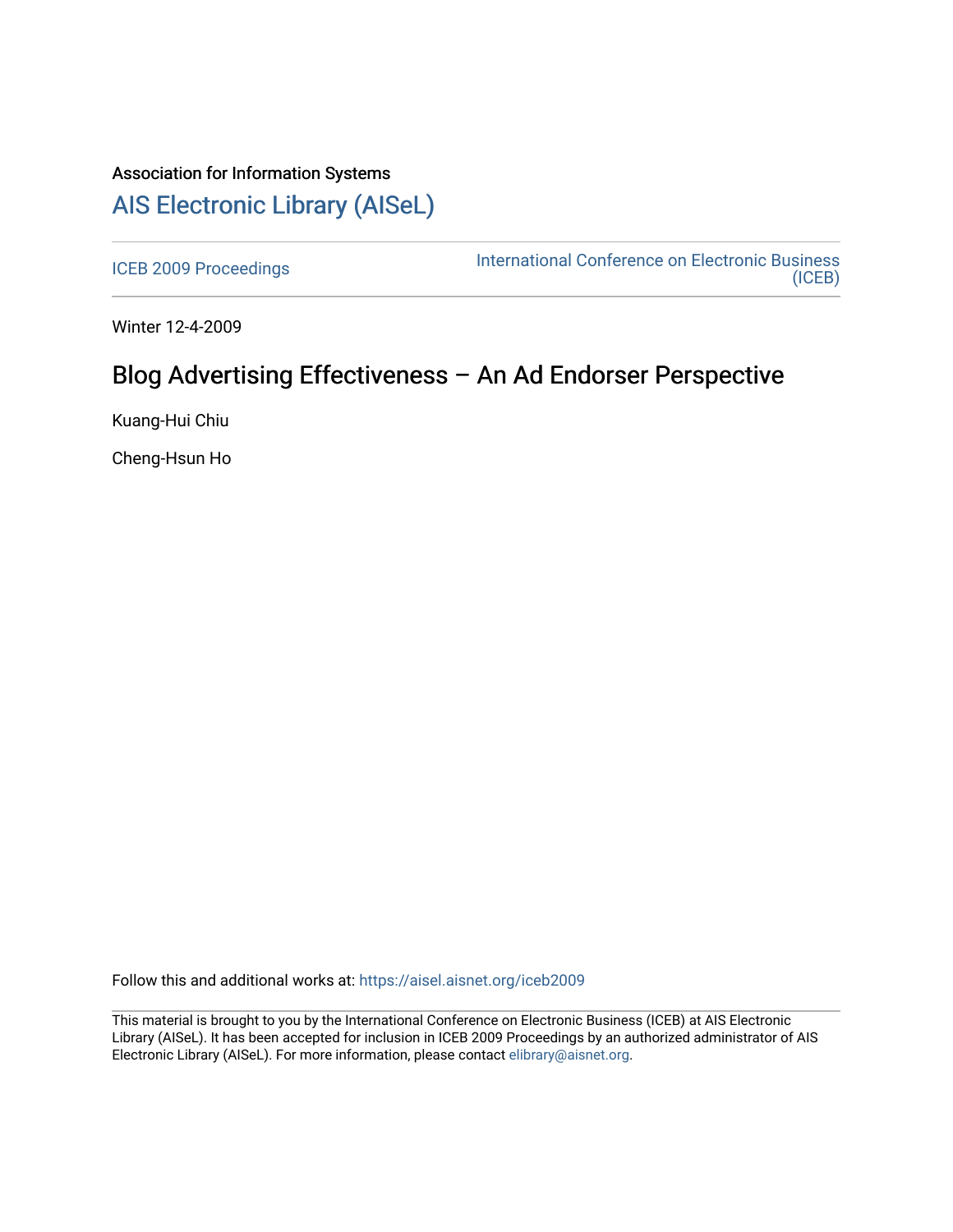# **BLOG ADVERTISING EFFECTIVENESS—AN AD ENDORSER PERSPECTIVE**

Kuang-Hui Chiu<sup>1</sup>, Cheng-Hsun Ho<sup>2</sup>

Department of Business Administration, National Taipei University  $\frac{1}{k}$ khchiu@mail.ntpu.edu.tw;  $\frac{2}{j}$ effher@mail.dba.ntpu.edu.tw

## **Abstract**

Many consumers routinely gather product information and appraisals via the Internet before making purchase decisions. For them, blogs are an important information source. Therefore, enterprises have begun using blogs as a new and effective instrument of product marketing. However, selecting the blog type that optimizes advertising effectiveness is now an important issue in corporate advertising.

This study classifies blogs into three types (celebrity blog, expert blog, and typical consumer blog) and defines product type (experience product and search product) and brand awareness (high and low) as two product constructs. The aim is to help enterprises evaluate the type and brand awareness of a product to be promoted and to select the blog type that maximizes advertising effectiveness (perceived risk, ad attitude, brand attitude, and purchase intention) in diffusing product information. A quasi-experiment design was adopted, and twelve experimental contexts were designed. A valid sample of over 2,000 responses was collected to study between-group differences in advertising effectiveness. The analytical results showed between-group difference in advertising effectiveness, which indicated that blog advertising effectiveness varies with different combinations of product constructs and blog types.

**Keywords:** Blog, product type, brand awareness, advertising effectiveness.

## **Introduction**

Instead of simply browsing and collecting web data, Web 2.0 allows users to also become content creators by composing, editing, modifying, and exchanging data. An early 2007 market survey by Jupiter Research showed that 75% of Internet users are 18-25 years old. These users read and write Internet content. However, content creation is not dominated by young users. One third of users above 55 years of age report having experience in content creation as well [36]. Because most blogs provide a very user-friendly interface, personal blogging is a fad throughout the world, and blog use has grown rapidly. A report released by Sifry [34] indicated that the number of blogs around the globe has exceeded 70 million, and 120 thousand

new blogs and 1.5 million new posts are added daily. Pollster Online Survey also reported that 93.8% of Internet users have browsed blogs, and 66.6% have a personal blog [11]. These statistics reveal the prevalence of blogs. Because they embed rich digital content, blogs are expected to be an important digital information source in the Web 2.0 era.

As the prevalence of Internet applications increases, users are beginning to rely heavily on information available on the Internet. "Information search" has thus become an important Internet use behavior. A study of consumer intention and behavior showed that 87% of the 8000 consumers sampled search for product information and appraisals posted by other consumers before making purchasing decisions [11].

As blogs have become an important information communication medium, selecting blog types that are appropriate and effective for the products they are to promote is now an important issue in corporate advertising. However, the impact of different blog types on consumers and their advertising effectiveness are issues seldom addressed in the existing literature.

This study views product information that consumers post on blogs as advertisements and compares advertising effectiveness between different blog types to help enterprises properly employ blogs in their marketing campaigns. According to product type and brand awareness, they can select a suitable blog type and use it as a medium to diffuse their product information. In sum, this paper compares (1) advertising effectiveness between different blog types; (2) advertising effect of interaction between blog type and product type; and (3) changes in advertising effectiveness caused by the interaction effect between blog type and brand awareness.

## **Theoretical Background**

## **Blog Type**

The term *blog* is derived from *weblog*, which is a technical record on web servers. Blogs are a new information exchange method that emerged became widely used after email, electronic bulletin board, and instant messaging. In fact, blogs have existed for several years but were not widely known until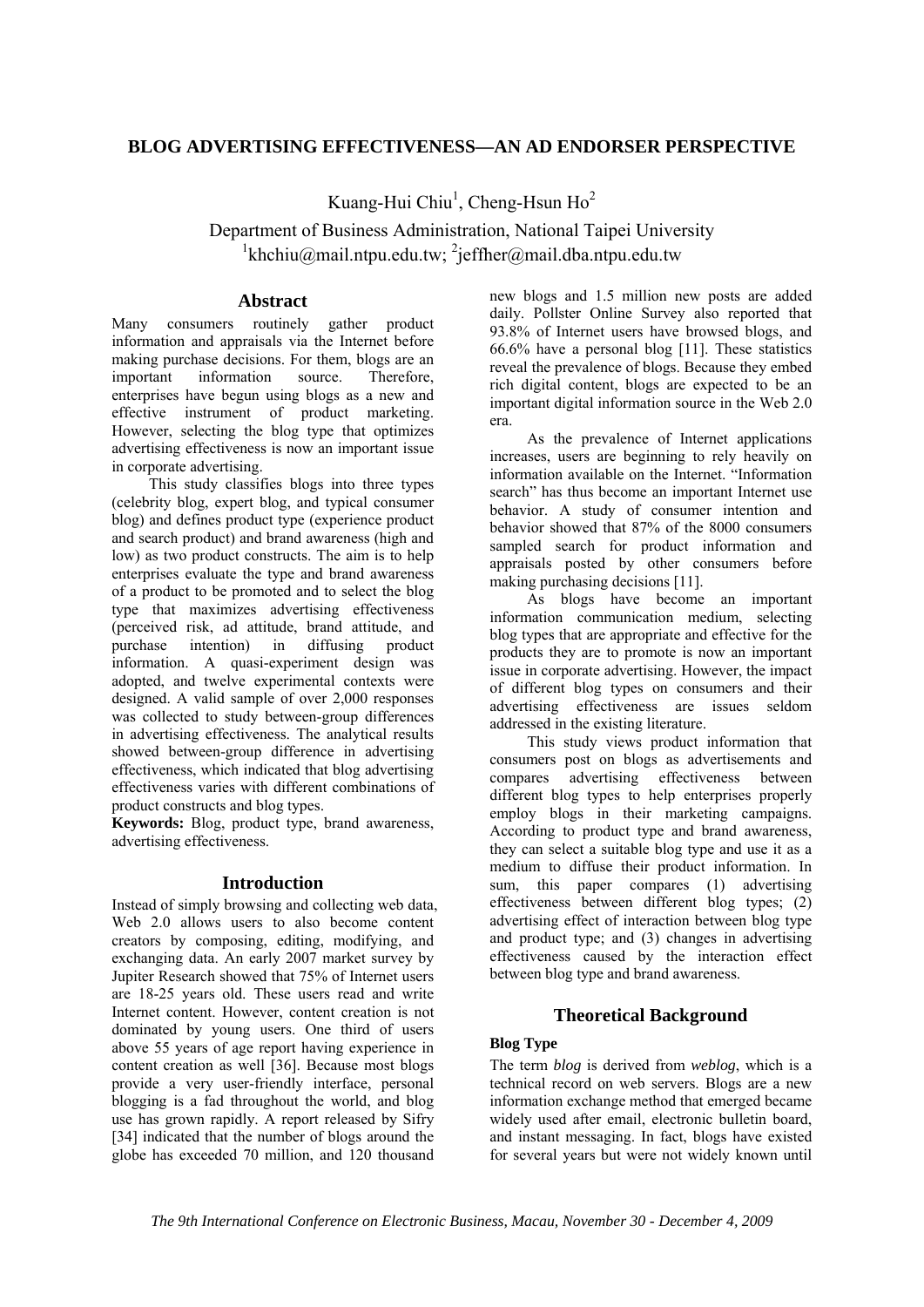Jorn Barger first coined the term "Weblog" in 1997, which defined it as a way to present personal logs on web pages [38]. In recent years, browsing blogs has become a major Internet activity. Some blogs have millions of regular visitors. By frequently reading and exchanging information on blogs, visitors develop strong bonds and close interpersonal relations. Thus, they are likely to trust and apply the information published on blogs [3].

The numbers of blogs and their content have grown rapidly in recent years. Consumers have more channels for publishing and searching for information about products and experience using certain products. Frequently visited theme blogs and other popular blogs are a particularly important information source that consumers browse, adopt, and trust. These blogs often have great influence on purchasing behavior. As blogs are becoming a powerful advertising medium, blog marketing considered a promising advertising model and marketing approach.

Studies of endorsement advertising usually focus on two aspects: "endorser reliability" and "endorser type". Senecal and Nantel [31] proposed that recommendation sources be classified as human experts, recommender system, and other consumers. *Human experts* refer to salespersons and experts. *Recommender system* refers to individualized commodity recommendation mechanisms provided by online stores. *Other consumers* include relatives, friends, and acquaintances. Their study suggests that recommender systems are more influential to consumers than other consumers and human experts. Freiden [13] explored the effect of endorsers, endorser gender, and viewer age on advertising effectiveness and classified endorsers into four types: celebrity, high-ranking executive, expert, and typical consumer. Based on the views of Senecal and Nantel [31] and Freiden [13], this study similarly classifies blog types as celebrity blog, expert blog, and typical consumer blog.

## **Product Type**

Nelson [26] classified products as experience products, search products, and credence products. Information about search products is readily available and their attributes, such as size and price, can be evaluated before purchase. Experience products have attributes, such as taste and fitness that are difficult to evaluate [2] until they are actually used [9]. Online information search techniques are more advantageous for search products because the perceived cost of providing and evaluating the goods is low.

Many products have attributes of both product types. For instance, apparel products have attributes of search products, such as producing nation and model, and their fitness is an attribute of experience products [2]. The boundary between the two product types is not fixed since, through demonstration and provision of a sample, an experience product can be converted into a search product. Advancing Internet technologies now allow consumers to "virtually experience" goods online before buying them, and experience products are often converted into search products [21]. Because the quality of experience products is unknown before purchase, consumers value recommendations made on the Internet [31].

Some important attributes of experience products cannot be known before the products are actually purchased and used. The costs of these products, such as movies, restaurants, tour packages, perfume, and sunglasses, are usually high [9] [39]. However, they can obtain attributes of search products, such as furniture, computer desktop, camera, and mobile phone, through information search before buying or using them [20] [31] [39].

Although consumers can certainly obtain product information, they may not have the practical experience of an experience product without buying or using it. Therefore, we propose that classifying products as search products or experience products to compare the advertising effectiveness of blogs between different product types is highly appropriate in the digital era. We define experience products as "products characterized by certain important attributes that cannot be known through information search but only through purchase and actual use and search products are those characterized by attributes that can be known through information search before actual purchase or use.

## **Brand Awareness**

A brand consists of a name and a label that distinguishes a product or a firm from its competitors. The literature refers to *brand value* as *brand equity,* which is determined not by the product provider but judged from the perspective of customers. Brand awareness is how readily consumers can think of certain attributes of a familiar product. These attributes simplify product information and purchase decisions. When consumers choose from among several products in the same category, the products with high brand awareness are likely to be in their consideration sets [19]. Band awareness plays a crucial role in consumer decisions. Consumers tend to choose familiar brands with high brand awareness when making purchase decisions. Brand awareness is a tool that simplifies purchase decisions. They infer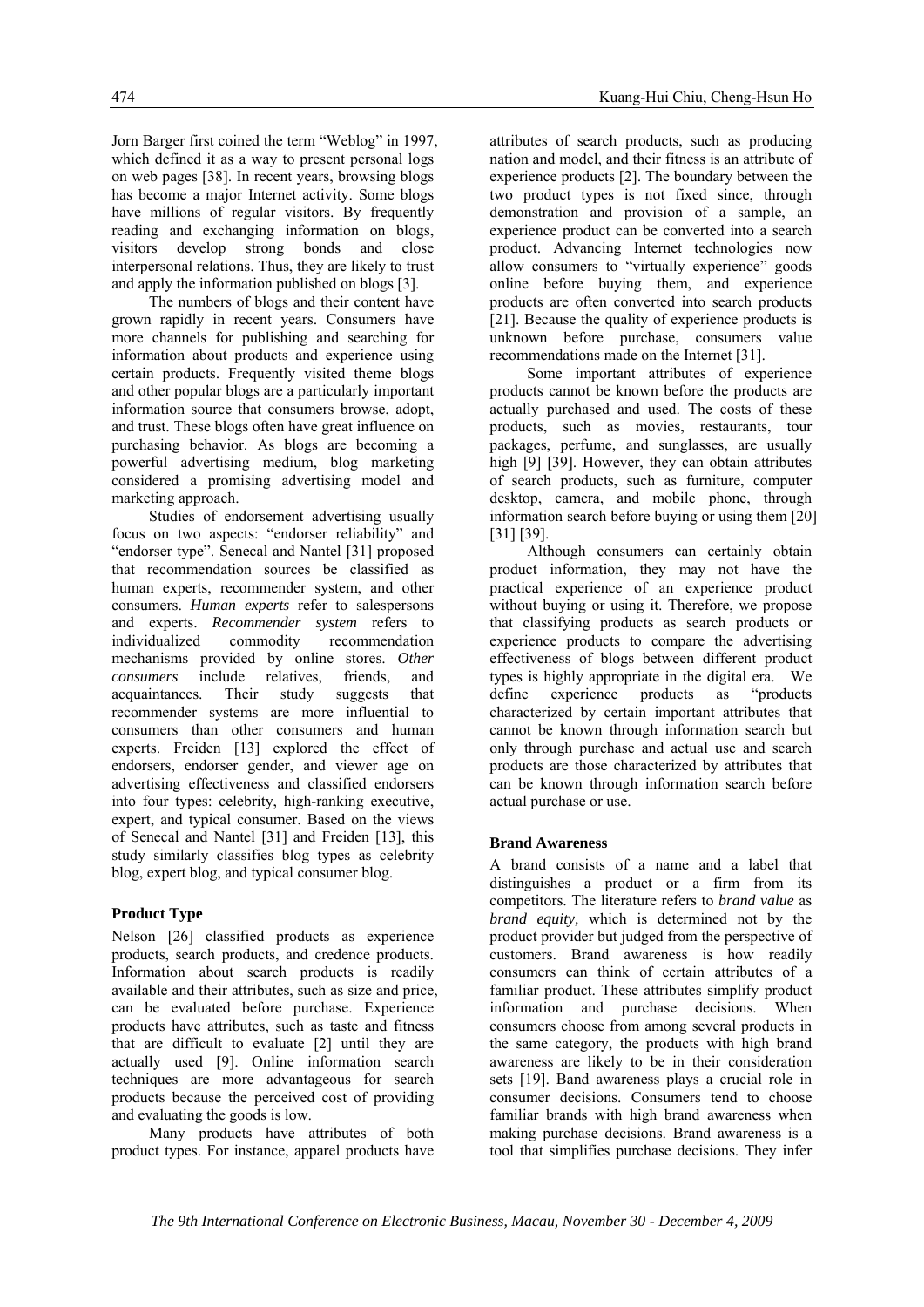the quality of a product based on its brand awareness and have higher intention to purchase familiar brands of products than to purchase those of unfamiliar brands.

The above studies suggest that brand awareness significantly influences consumer purchase decisions. Creating brand awareness is the first step to ensuring that a product is included in the consideration set of a potential consumer because brand awareness can further affect their decisions. This study defines brand awareness as the ability of a customer to recognize or recall a brand and includes brand awareness as a research variable.

#### **Advertising Effectiveness**

Wright et al. [37] contended that advertising can be defined from either a marketing perspective or from a communication perspective. From the marketing perspective, advertising is any paid form of non-personal presentation and promotion of ideas, goods or services by an identified sponsor. From the perspective of communication, advertising convey persuasive information through mass communication media. The main effects of advertising are the sales effect and the communication effect [22]. Studies of the communication effect focus mainly on a series of responses in cognitive, affective and conative dimensions of consumers after stimulation by an ad message. The cognitive dimension includes recognition and understanding; the affective dimension includes liking and preference; the conative dimension includes determination and buying.

From the communication perspective, the purpose of advertising is to convey persuasive information via mass communication media [37]. This study views product recommendation information on blogs as advertising from the communication perspective to explore the advertising effectiveness of blogs. The advertising effectiveness of blogs is measured by four variables: perceived risk, ad attitude, brand attitude, and purchase intention.

This analysis views perceived risk as the subjective perception of expected losses. Consumers may perceive uncertainties and adverse outcomes when purchasing a product or service [32]. Ad attitude is defined as the propensity of the consumer to continuously like or dislike a certain ad after repeated exposure to the ad [23]. Brand attitude is the propensity to continuously like or dislike a specific brand [12]. Purchase intention refers to the willingness of the consumer to purchase products of an advertised brand [23].

#### **Model and Hypotheses**

This study explores the effects of blog type advertising effectiveness as well as the interaction effects of product types, blog types, and brand awareness on advertising effectiveness. Figure 1 presents the research framework.



Figure 1 Research Framework

Based on the Frieiden [13] classification of advertisement endorsers, blogs can be classified as celebrity blogs, expert blogs, and typical consumer blogs. When information seekers search for product information on the web, they consider the professionalism [25], content relevance, and integrity [8] of the information source. Experts and typical consumers have better communication effects. Expert opinions are more reliable to consumers and can deepen their impression about the product [35]. The more professional the information source, the more influential its<br>word-of-mouth recommendation [29]. The word-of-mouth recommendation [29]. The professional competence and experience of the information provider that is perceived by the information receiver has an important effect on the purchase decision made by the information receiver [3]. Consumers are likely to consider the professionalism, credibility, and attractiveness of each information source when searching for information related to a product. Therefore, the following hypothesis is proposed:

#### **H1: The attributes of advertising effectiveness (a. perceived risk; b. ad attitude; c. brand attitude; d. purchase intention) vary according to blog type.**

Product type affects the use and choice of information by consumers [20]. Consumers are unlikely to perceive certain important attributes of experience products through information search. Instead, they are more likely to trust product recommendations and appraisals from other consumers [35]. Descriptions of user experience and feedback on blogs are important references for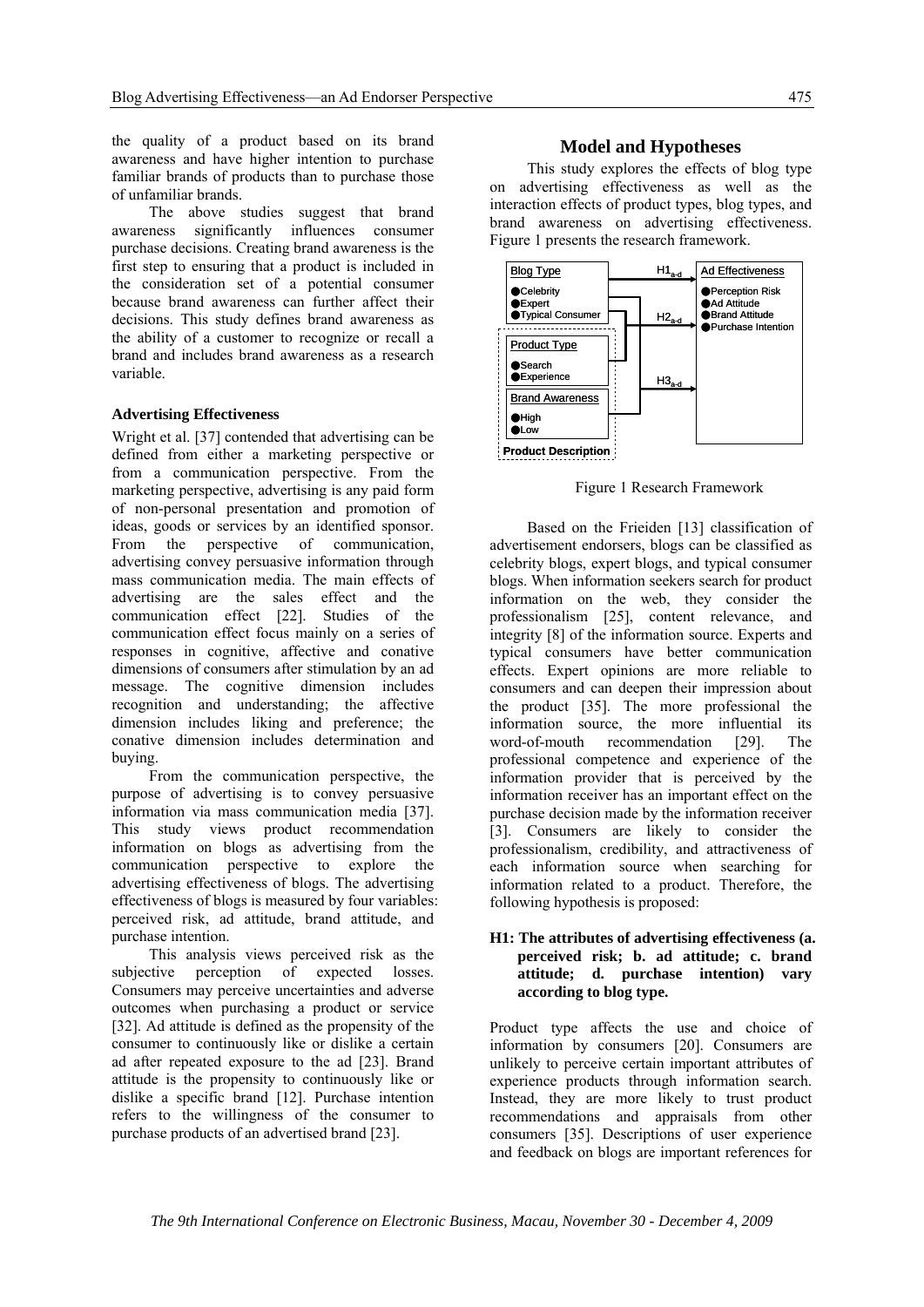consumers, so credibility of information sources is crucial [18]. Because different products have different experience and search attributes, the information sources chosen by consumers varies, and advertising effectiveness of the information varies as well. Therefore, we hypothesize the following:

**H2: Attributes of advertising effectiveness (a. perceived risk; b. ad attitude; c. brand attitude; d. purchase intention) are affected by the interaction effect of blog type and product type.** 

Richardson et al. [30] proposed that a brand represents an aggregate of information about a product and is an extrinsic cue for inferring product quality. Consumers usually perceive high quality in products of well-known brands. However, they cannot infer the quality of lesser-known brands from the product information, so they refer to extrinsic cues. Meanwhile, professional information sources and abundance user experiences provided by these sources become an important reference for purchase decisions. Therefore, we argue that advertising effectiveness is affected by the interaction effect between brand awareness and blog type and propose the following hypothesis.

**H3: The attributes of advertising effectiveness (a. perceived risk; b. ad attitude; c. brand attitude; d. purchase intention) are affected by the interaction effect between blog type and brand awareness.** 

## **Methodology**

## **Experimental Design**

The experiment was designed to evaluate three factors, including blog type, product type, and brand awareness. The analysis included three blog types (celebrity blog, expert blog, and typical consumer blog), two product types (experience product and search product), and two levels of brand awareness (high and low).

Through a pretest, this study first selected representatives of celebrity blogs, experience products, search products, products of high brand awareness and products of low brand awareness. Twelve experimental contexts were created. In each context, the blog contained feedback and appraisals regarding a product. Based on the between-subject design, the subjects were randomly assigned to the experimental groups for testing in different contexts. This design prevented the subjects from knowing how the experiment was manipulated and to avoid disturbing the experimental results. Individual differences between subjects were also widely distributed, so between-group differences caused by individual differences were avoided. The questionnaires were randomly distributed to the subjects. Each subject was assigned to only one experimental context and was required to complete the questionnaire after viewing the assigned blog.

The first section of the questionnaire contained items measuring advertising effectiveness. By manipulating the experimental contexts, each subject was asked to evaluate the perceived risk of the product, ad attitude of the blog article, their brand attitude and purchase intention after viewing the content of given blogs, including the author, recommended product, brand, product appraisal, and user feedbacks. The second section measured the propensity of the subjects to trust. The last section surveyed personal data.

## **Pretest**

The purpose of conducting a pretest was to confirm the representatives of each product type, each blog type, and high and low brand awareness products.

First, twenty products were selected through expert discussion and reviews of the literature on experience products. Thirty-one undergraduate and graduate students participated in the pretest. The method adopted by Chiang and Dholakia [9] was employed. Based on mean scores, hair salon services, skin care products, financial consultancy, and tour products were selected as experience products; mobile phones, computers, magazines, and cameras were selected as search products. With product involvement [28] and product knowledge [6] considered, "tourist products" and "mobile phones" were selected as representative experience products and search products, respectively.

Celebrity endorsers were selected according to the results of "The Best Ad Endorsers of Summer 2006", a survey conducted by Taylor Nelson Sofres (TNS) was employed [11]. Twenty celebrities were selected based on discussions with ten consumers. A representative celebrity endorser, Lin Chi-ling, was selected according to measures of ad endorsers [13] and the fitness between product and celebrity endorsement. Based on the method developed by Aaker [1] in his study of brand equity, brand awareness was measured in terms of "recognition" and "recall". Among the cell phone brands, NOKIA had high brand awareness, and UTEC had low brand awareness. Among the brands of tour products, ezTravel was selected as a high awareness brand, and Mastery Travel was selected as a low awareness brand.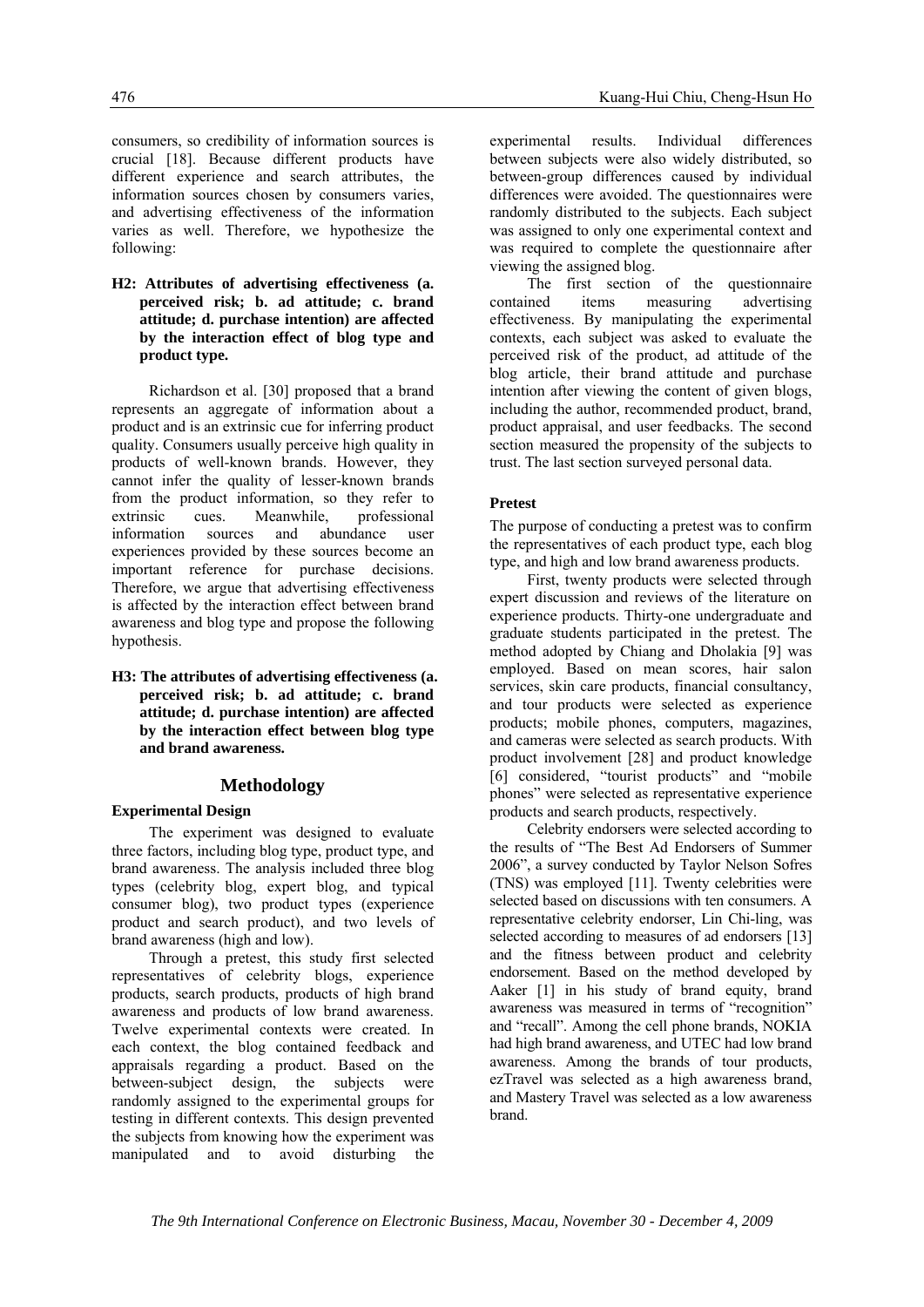#### **Manipulation of Contexts**

This study classified blogs as celebrity blogs, expert blogs, or typical consumer blogs. Product photos and descriptions were displayed for each blog type. The experience and expertise of the bloggers were described as "cell phone master" or "tour master" in the introduction section of the expert blogs to indicate that they were experts in cell phones or tour products. In typical consumer blogs, the introduction section explicitly indicated that the purposes of the blog were to keep a journal of life and to express personal feelings.

According to the Tourism Bureau, Ministry of Transportation and Communication, Hong Kong was the most popular overseas destination of Taiwan tourists in 2008, and the average tourist visit was 2~3 days. Therefore, the tour product called "3 Day Backpacking Tour to Hong Kong" was designed. As to the search product, the specifications and functions of the latest mobile phones were surveyed, and a virtual cell phone model called "W88" was designed. Its main features including a large touch screen, MP4 audio/video playback, and a GPS navigation system.

Among the brands of tour products, ezTravel had had high brand awareness, and Mastery Travel had low brand awareness. Of the mobile phones, NOKIA had high brand awareness, and UTEC had low brand awareness. These brands were directly described in blog articles.

The questionnaire items for perceived risk and purchase intention were measured on a 7-point Likert scale from 1 (strongly disagree) to 7 (strongly agree).] Items for ad attitude and brand attitude were designed to be measured on a 7-point semantic Likert scale. Items for perceived risk were as follows: (1) This product may be defective; (2) This product is a waste of money because it will not work or it will cost more than it should to maintain it; (3) This product is extremely risky/not risky in terms of how it will perform [33]. Items for ad attitude were: (1) My overall impression of this blog article is bad/good; (2) I think the content of this blog article is detestable/likable; (3) I feel displeased/pleased when reading this blog article [10]. Items for brand attitude were: (1) I think this brand is reliable/unreliable good; (3) I dislike/like the products or services of this brand; (3) I am satisfied/disappointed with this brand [7]. Items for purchase intention included: (1) I would consider buying this product; (2) I will purchase this product; (3) I am very likely to buy this product; (4) I will recommend this product to my friends [33].

#### **Data Sampling**

The research subjects were general Internet users. Because the population size and range were fuzzy, random sampling method was difficult to perform. Therefore, convenience sampling was adopted.

The questionnaire was conducted online. Survey information was published on PTT BBS, the largest online Bulletin Board System in Taiwan. Since it was established in 1995, PTT has become not only the largest BBS in Taiwan, but also the largest Chinese BBS in the world. The blog had more than 1.5 million members as of the end of 2008. To attract more respondents, all participants were given a chance to win NT\$2,000. Each subject was then randomly assigned to one of twelve contexts. By convenience sampling of general Internet users in Taiwan, a valid sample of 2,134 responses was obtained; 47% (1,002 persons) of the respondents were male, and 53% (1,132 persons) were female. In terms of age, the largest age group was  $21 \sim 25$  years old  $(61.3\%, 1.390)$ persons), and the second larges age group was 26~30 years old (22.1%, 471 persons). In terms of occupation, the largest group was students (62.9%, 1,342 persons) followed by those with stable jobs (29.6%, 631 persons). Table 1 presents the distribution of the sample across the contexts.

Table 1 Sample distribution

|            |     | Celebrity | Expert blog |     | Typical       |     |
|------------|-----|-----------|-------------|-----|---------------|-----|
|            |     | blog      |             |     | consumer blog |     |
|            | E   |           | E           |     | F             |     |
| High brand | 172 | 216       | 191         | 186 | 152           | 197 |
| awareness  |     |           |             |     |               |     |
| Low brand  | 137 | 176       | 168         | 185 | 171           | 183 |
| awareness  |     |           |             |     |               |     |

E: Experience products, S: Search products

#### **Results**

As Table 2 shows, the Cronbach's α values for all the constructs were higher than 0.7, which confirmed the good internal consistency of items in each construct. Validity was assessed by EFA. The Bartlett test of sphericity and KMO measure were applied to detect co-variation among the values of the research variables. The KMO measure was 0.87, and Bartlett test results reached significance, indicating that there were common factors and that the data were acceptable for factor analysis. Through principal component analysis, five factors were extracted. Items for perceived risk, ad attitude, brand attitude, and purchase intention were convergent and compliant with the expected constructs with total variance explained 70.77%. Because the questionnaire items were developed according to previous research, the developed scale was deemed to have theoretical validity.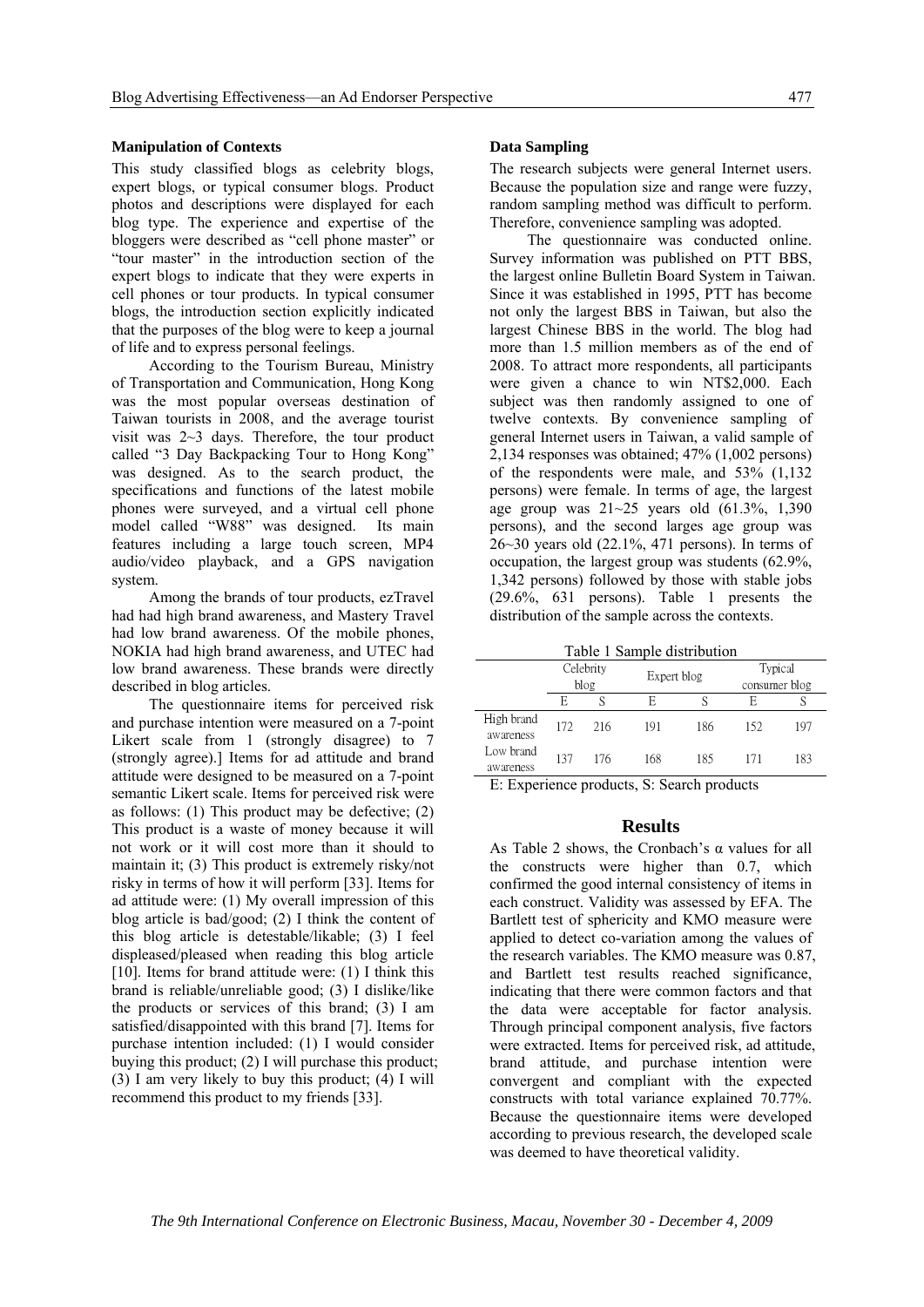| Expected<br>construct    | Items                                     | 1                            | 2                    | 3                    | $\overline{4}$       | Mea<br>n | S.D. | Cronbach'<br>$s \alpha$ |
|--------------------------|-------------------------------------------|------------------------------|----------------------|----------------------|----------------------|----------|------|-------------------------|
| Purchase<br>intension    | PI <sub>2</sub><br>PI3<br>PI1<br>PI4      | 0.86<br>0.86<br>0.84<br>0.75 |                      |                      |                      | 3.83     | 1.18 | 0.89                    |
| Ad<br>attitude           | AD <sub>2</sub><br>AD3<br>AD1             |                              | 0.85<br>0.83<br>0.66 |                      |                      | 4.50     | 1.02 | 0.84                    |
| <b>Brand</b><br>attitude | BR <sub>2</sub><br>BR3<br>BR <sub>1</sub> |                              |                      | 0.83<br>0.80<br>0.72 |                      | 4.47     | 1.03 | 0.87                    |
| Perceived<br>risk        | PR3<br>PR <sub>2</sub><br>PR1             |                              |                      |                      | 0.80<br>0.78<br>0.76 | 4.68     | 1.06 | 0.73                    |

Table 2 Principal component analysis result, mean, standard deviation, and Cronbach's α

Hypotheses H1a~d were tested using MANOVA to examine the main effects of blog types on advertising effectiveness. The homogeneity of the sample of each group was tested by Levene test. If the Levene test result was significant, the Welch method was applied to estimate the F-value. Finally, all groups passed the homogeneity test.

 Table 3 summarizes the results for the main effects test. The data indicated that perceived risk, ad attitude, and purchase intention of consumers significantly varied according to blog type.

| Table 3 ANOVA of blog type |  |  |  |  |
|----------------------------|--|--|--|--|
|----------------------------|--|--|--|--|

| Independent<br>variable | Dependent<br>Variables                  | F value | p-value        |
|-------------------------|-----------------------------------------|---------|----------------|
|                         | Perceived risk                          | 7.14    | $0.001**$      |
| Blog type               | Ad attitude                             | 6.42    | $0.002**$      |
|                         | Brand attitude<br>Purchase<br>intension |         | 0.097          |
|                         |                                         |         | ***<br>< 0.001 |

 $*p<0.05$ .  $*p<0.01$ .  $**p<0.001$ .

Means and standard deviations of advertising effectiveness were further compared for variables with significantly differences. Scheffe post-hoc comparison method was adopted. If the variances were not homogeneous, the Dunnett T3 comparison method was adopted. Table 4 shows that the perceived risk of celebrity blogs was higher than that of other blogs and also significantly higher than that of expert blogs. The consumer survey results indicated that the highest brand attitude and purchase intention were for products recommended on expert blogs. Consumer ad attitude about expert blogs was significantly better than attitude about celebrity blogs and typical consumer blogs; consumer intention to purchase products mentioned in expert blogs and typical consumer blogs was significantly higher than that for products mentioned in celebrity blogs. The main effects test result supported H1a, H1b, and H1d.

Table 4 Analysis of differences in main effects

| Depende<br>nt<br>Variable<br>S | Independent variable<br>(Blog type) | Mean | S.D. | Post-hoc<br>comparison       |
|--------------------------------|-------------------------------------|------|------|------------------------------|
|                                | Celebrity blog (BT1)                | 4.80 | 1.08 |                              |
| Perceive<br>d risk             | Expert blog (BT2)                   | 4.58 | 1.02 | $BT1 > BT2*$                 |
|                                | Typical consumer<br>blog (BT3)      | 4.67 | 1.07 |                              |
|                                | Celebrity blog (BT1)                | 4.42 | 1.05 |                              |
| Ad<br>attitude                 | Expert blog (BT2)                   | 4.60 | 0.97 | $BT2 > BT3*$<br>$BT2 > BT1*$ |
|                                | Typical consumer<br>blog (BT3)      | 4.46 | 1.03 |                              |
|                                | Celebrity blog (BT1)                | 3.65 | 1.21 |                              |
| Purchase<br>intension          | Expert blog (BT2)                   | 3.95 | 1.13 | $BT2 > BT3*$<br>$BT2 > BT1*$ |
|                                | Typical consumer<br>blog (BT3)      | 3.88 | 1.18 |                              |

\*p<0.05. \*\*p<0.01. \*\*\*p<0.001.

The H2 and H3 were verified by 2-way MANOVA. The interaction effects were tested using the simple main effect test. Table 5 shows the interaction effects between blog type and product type on advertising effectiveness. Clearly, the interaction between blog type and product type was significantly related to ad attitude. Thus, H2b was supported.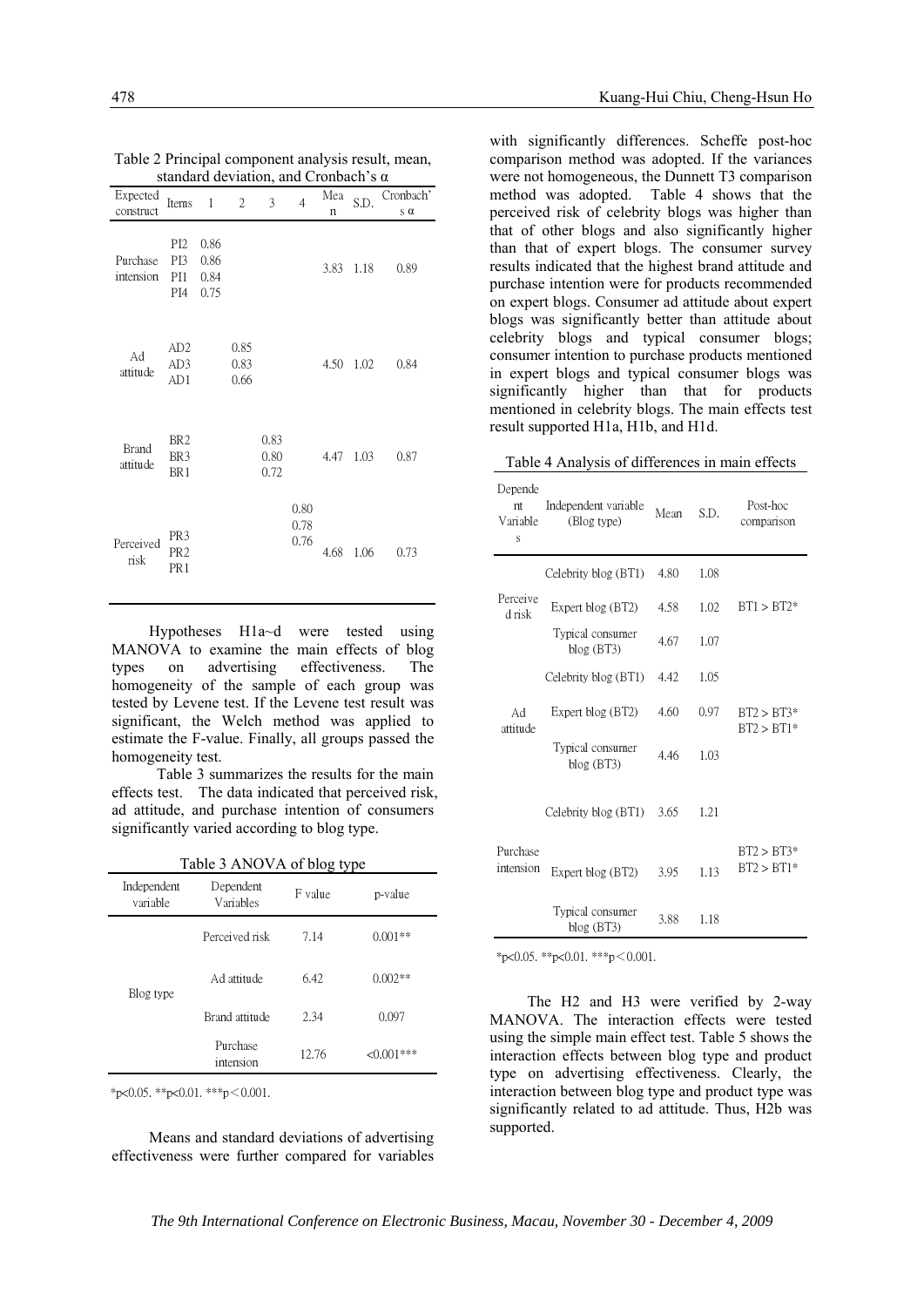| Independent<br>variable | Dependent<br>Variables   | DF             | MS    | F value | p-value              |
|-------------------------|--------------------------|----------------|-------|---------|----------------------|
|                         | Perceived<br>risk        | 1              | 1.07  | 0.96    | 0.326                |
| Blog type $(A)$         | Ad attitude              | 1              | 2.91  | 2.81    | 0.094                |
|                         | <b>Brand</b><br>attitude | 1              | 27.26 | 26.11   | $<0.001**$<br>$\ast$ |
|                         | Purchase<br>intension    | 1              | 1.68  | 1.22    | 0.269                |
| Product type (B)        | Perceived<br>risk        | $\overline{c}$ | 7.64  | 6.86    | $0.001**$            |
|                         | Ad attitude              | $\overline{2}$ | 6.79  | 6.57    | $0.001**$            |
|                         | <b>Brand</b><br>attitude | $\overline{2}$ | 2.72  | 2.60    | 0.074                |
|                         | Purchase<br>intension    | $\overline{2}$ | 16.79 | 12.21   | $<0.001**$<br>*      |
| $(A) \times (B)$        | Perceived<br>risk        | $\overline{2}$ | 0.08  | 0.08    | 0.927                |
|                         | Ad attitude              | 2              | 3.12  | 3.02    | $0.049*$             |
|                         | Brand<br>attitude        | $\overline{2}$ | 1.39  | 1.33    | 0.265                |
|                         | Purchase<br>intension    | $\overline{2}$ | 1.49  | 1.08    | 0.340                |

Table 5 Two-way MANOVA of blog type and product type

 $*p<0.05$ .  $*p<0.01$ .  $**p<0.001$ .

The simple effect test was conducted to examine variables with a significant interaction effect. Table 6 presents the means and standard deviations of the effects of product type and blog type on ad attitude for specified conditions. On typical consumer blogs, search products had a stronger effect than experience products did  $(F=8.68, p<0.05)$ ; for experience products, expert blogs were more effective than typical consumer products were  $(F=6.10, p<.05)$ ; for search products, expert blogs were also more effective than celebrity blogs were  $(F=3.77, p<0.65)$ . Figure 2 shows the comparison results.

Table 6 Effects of variables (product type  $\times$  blog type) on ad attitude in limited conditions

| Dependen<br>t  | Source of variance     | Mean                | S.D. |      |
|----------------|------------------------|---------------------|------|------|
| Variables      | Product type           | Blog type           |      |      |
| Ad<br>attitude |                        | Celebrity           | 4.42 | 1.00 |
|                | Experience<br>products | Expert              | 4.60 | 0.92 |
|                |                        | Typical<br>consumer | 4.35 | 1.04 |
|                | Search<br>products     | Celebrity           | 4.41 | 1.10 |

| Expert              | 4.61 | 1.01 |
|---------------------|------|------|
| Typical<br>consumer | 4.57 | 1.01 |





According to Table 7, the interaction effect of blog type and brand awareness on brand attitude was significant. Thus, H3c was supported.

| Table 7 Two-way MANOVA of blog type and |  |
|-----------------------------------------|--|
| brand awareness                         |  |

| Source of<br>variance | Dependen<br>t<br>Variables | Degree<br>of<br>freedo<br>m<br>(DF) | Mean<br>sum of<br>squares<br>(MS) | F value | p-value         |
|-----------------------|----------------------------|-------------------------------------|-----------------------------------|---------|-----------------|
|                       | Perceived<br>risk          | $\overline{2}$                      | 8.49                              | 7.63    | $<0.001*$<br>** |
| Blog type $(A)$       | Ad<br>attitude             | 2                                   | 6.78                              | 6.56    | $0.001**$       |
|                       | <b>Brand</b><br>attitude   | $\overline{2}$                      | 3.13                              | 3.01    | $0.049*$        |
|                       | Purchase<br>intension      | $\overline{2}$                      | 19.10                             | 13.92   | $<0.001*$<br>** |
|                       | Perceived<br>risk          | 1                                   | 3.91                              | 3.52    | 0.061           |
| Brand awareness       | Ad<br>attitude             | 1                                   | 2.81                              | 2.72    | 0.099           |
| (C)                   | <b>Brand</b><br>attitude   | 1                                   | 35.24                             | 33.94   | $<0.001*$<br>** |
|                       | Purchase<br>intension      | 1                                   | 10.34                             | 7.53    | $0.006**$       |
|                       | Perceived<br>risk          | $\overline{2}$                      | 0.63                              | 0.57    | 0.567           |
|                       | Ad<br>attitude             | $\overline{2}$                      | 2.51                              | 2.43    | 0.088           |
| $(A) \times (C)$      | <b>Brand</b><br>attitude   | 2                                   | 3.23                              | 3.11    | $0.045*$        |
|                       | Purchase<br>intension      | $\overline{2}$                      | 0.87                              | 0.63    | 0.532           |

\*p<0.05. \*\*p<0.01. \*\*\*p<0.001.

Variables with a significant interaction effect were examined by simple effect test. Table 8 shows the means and standard deviations of the effects of

*The 9th International Conference on Electronic Business, Macau, November 30 - December 4, 2009*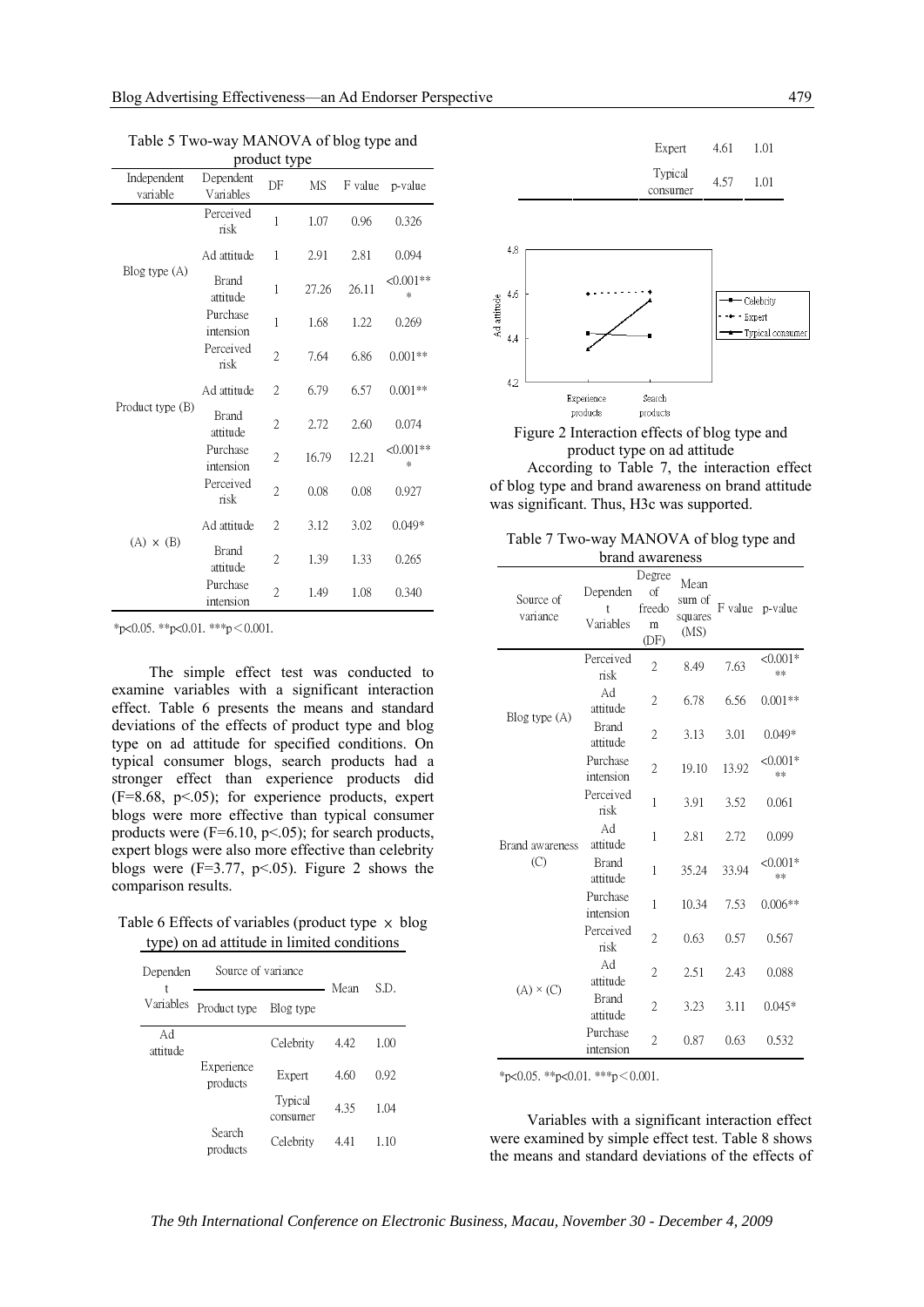blog type and brand awareness on brand attitude in limited conditions. On expert blogs, products with high brand awareness had a stronger effect than those with low brand awareness ( $F=22.95$ ,  $p<.001$ ); for products with low brand awareness, typical consumer blogs were more effective than celebrity blogs were  $(F=4.14, p<0.05)$ . Figure 3 shows the comparison results.

| Table 8 Effects of variables (blog type $\times$ brand |
|--------------------------------------------------------|
| awareness) on brand attitude in limited conditions     |

Advertisin Source of variance g Mean S.D. ss Blog type Brand<br>ss awareness effectivene awareness Celebrity High 4.55 1.05<br>Low 4.22 1.02  $4.22$ Brand Expert High 4.68 1.03<br>Low 4.34 0.90 attitude High 4.54 1.13 **Typical** consumer Low 4.44 0.96 4.8 Brand attitude 4.6 → Celebrity  $\blacksquare \cdots$  Expert Typical consumer  $4.4$  $4.2$ High Low **Brand awareness** 

Figure 3 Interaction effect of blog type and brand awareness on brand attitude

### **Conclusions**

#### **Findings**

This study demonstrates that perceived risk and purchase intention vary with blog type. Compared with celebrity blogs, expert blogs were characterized by lower perceived risk and higher purchase intention. Purchase intention for products mentioned in celebrity blogs was significantly lower than that for products mentioned in expert blogs and typical consumer blogs. Previous studies of ad endorsers similarly revealed that experts and typical consumers have better communication effects; expert opinions are considered more reliable to consumers and can deepen their impressions about the product [35]. In this study, celebrity blogs revealed no advertising effectiveness, probably because most of the articles on celebrity blogs are not composed by celebrities but by product providers. As a result, the non-commercial characteristics of blog articles are limited, which increases perceived risk. Consumers tend to discount the credibility of a blog if they perceive it as commercialized. Consumers are persuaded partly by the perceived expertise of the blogger in a certain area and partly by the description of user experience, particularly if the blog] is not commercialized and is intended for sharing of personal experiences.

Additionally, blog type and product type had interaction effects on ad attitude. Among the products recommended by typical consumer blogs, consumers had a better ad attitude about search products than about experience products. This implies that consumers have more confidence in information about search products when viewing typical consumer blogs. For search products, expert blogs can form a better brand attitude than celebrity blogs can; for experience products, expert blogs can exhibit better advertising effectiveness than typical consumer blogs can. Wang [35] mentioned that recommendations and appraisals by experts and typical consumers are considered more reliable by consumers and can form a better product attitude. In terms of experience products, consumers have more purchase intention if the products are endorsed by other consumers. The evidence in this study suggests that, for experience products, expert endorsement can lead to the highest ad attitude, and consumer endorsement often confers the lowest ad attitude. Therefore, in terms of advertising effectiveness, consumer recommendations on blogs are most effective for search products and for experience products. This finding is inconsistent with previous research.

Finally, among products recommended in articles composed by experts, high brand awareness products can form a better brand attitude than low brand awareness products. For low brand awareness products, typical consumer blogs can form a better brand attitude than celebrity blogs can. Therefore, for lesser-known brands of products, consumer recommendations have a greater effect on brand attitude than expert or celebrity recommendations do. The inference is that when consumers are unable to infer the quality of a product by its brand and need to make the judgment by extrinsic cues, they pay attention to the characteristics of typical consumer blogs that share extrinsic cues, such as user experience, feedback or reliability of the product.

#### **Management Implications**

The research findings can help enterprises to select appropriate blog types according to the type and brand awareness of their products and to use the blog as a medium for diffusing product information.] Suggestions for planning blog marketing campaigns are as follows:

### **(1) Select a blog type appropriate for the product**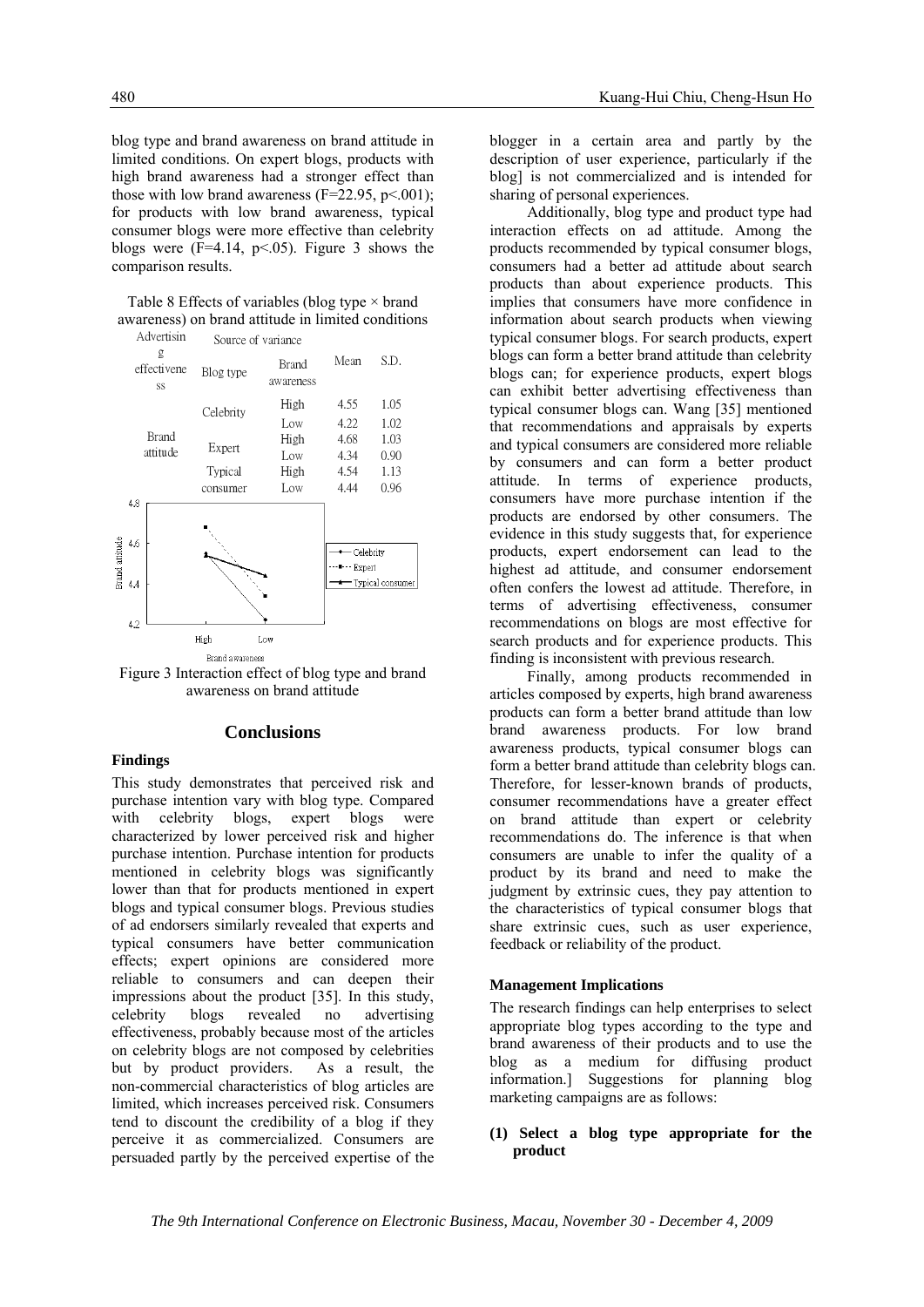To promote experience products on blogs, enterprises must first consider expert blogs because typical consumer blogs are less persuasive to consumers. For search products such as cell phones, cameras, computers, and furniture, expert endorsements on blogs are more effective than celebrity endorsements are. Therefore, enterprises should search for experts on the Internet, provide trial programs, and give rewards to attract well-known experts to write about their products and enhance the advertising effectiveness of the blog.

#### **(2) Select an appropriate blog type according to brand awareness:**

For products with low brand awareness, typical consumer blogs are the best endorsers because they can form the highest brand attitude. Enterprises can provide frequent product trial programs, rewards to writers of promotion articles, or other mechanisms such as lotteries, gift giveaways, and essay contests. They can also use the power of the Internet to promote related activities, enhance the number and quality of typical consumer posts of opinions about their products, and increase opportunities for Internet users to access these posts. Such measures] can effectively enhance the advertising effectiveness of their blogs.

#### **(3) Select blogs without considering product attribute and brand awareness**

Of the three blog types, expert blogs have the strongest word-of-mouth effect followed by typical consumer blogs. Because expert blogs are effective for advertising, enterprises can provide incentives such as free trials and rewards for writers of product-related essays to attract experts in related fields to write articles about their products. Bloggers can also be encouraged to make objective comments about their products to maintain consumer trust.

Modern consumers are better informed] than ever. Diffusing information via conventional advertising is insufficient for differentiating a product from its competitors. Modern consumers are not susceptible to one-way advertising. Besides, consumers have more autonomy and product options, so the advertising effectiveness of most ads is unsatisfactory. Although many enterprises often hire well-known celebrities to endorse their products at tremendous cost, celebrity endorsements on blogs are apparently unpersuasive to consumers. Enterprises are suggested to attract experts or typical consumers who have personally tried or used their products to write vivid and persuasive articles and to attach related photos to elaborate on their practical experiences. These articles may then become the best source of product information on the Internet and exhibit the highest effect of endorsement.

Besides, enterprises can also collect URLs to articles published on other blogs and integrate them into their official sites or blogs. These articles are the best testimonies of product users. Recommending a product from a third-party perspective not only ensures advertising effectiveness, it also shortens the distance between enterprises and consumers and enables closer interactions between consumers and the product.

#### **Limitations and Future Research**

In this analysis, the price factor was not incorporated into the experimental model, and shopping channels were not limited.

There might be a gap between the prices of the experimental products and the average expense of online shoppers. Experimental products, including cell phones and tour products, are high-involvement products. Future researchers are suggested to investigate the advertising effectiveness of blogs for other industries. Because consumers may access blog information via different channels, future researchers can also compare advertising effectiveness between blogs accessed via different channels. The Bickart and Schindler study [4] suggests that commercial and non-commercial information available on the Internet have similar effects on the knowledge, ideas, and purchase intentions of consumers. Therefore, we did not discuss the effect of endorsement by high-ranking executives or the effect of commercial uses of blogs. However, if the time, space or Internet user behaviors are different, further study is warranted.

## **References**

- [1] Aaker, D. A. Building Strong Brand, New York: NY: The Free Press, 1996.
- [2] Alba, J. W., Lynch, J., Weitz, B., Janizewski, C., Lutz, R., Sawyer, A. and Wood, S. "Interactive home shopping: Consumer, retailer, and manufacturer incentives to participate in electronic marketplaces," Journal of Marketing, 61(3), 1997, pp.166-177.
- [3] Bansal, H. S. and Voyer, P. A. "Word-of-mouth processes within a services purchase decision context," Journal of Service Research, 3(2), 2000, pp.166-177.
- [4] Bickart, B. and Schindler, R. M. "Internet forums as influential sources of consumer information," Journal of Interactive Marketing, 15(3), 2001, pp.31-40.
- [5] Bloch, P. H., Ridgway, N. M. and Sherrell, D. L. "Extending the concept of shopping: An